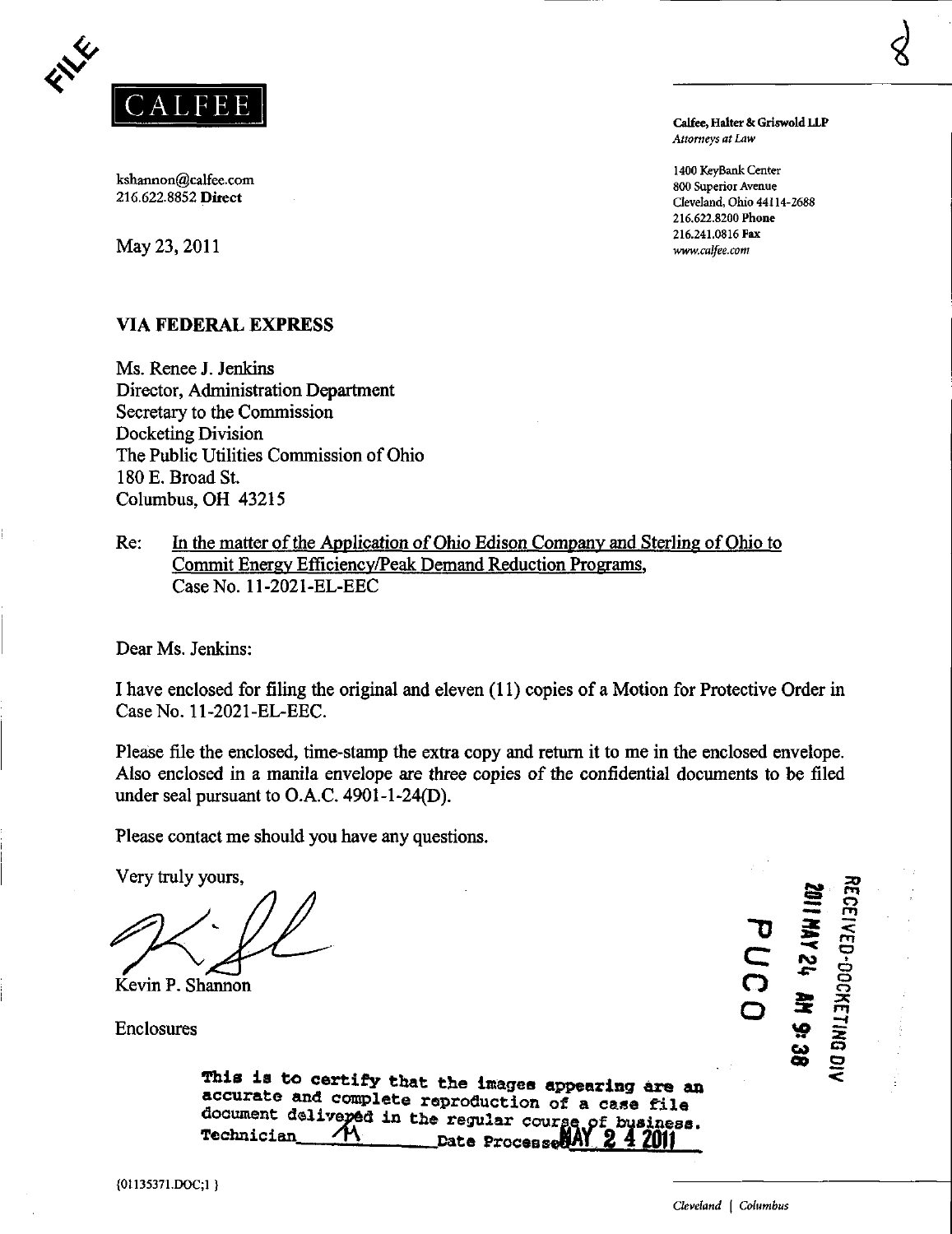### BEFORE THE PUBLIC UTILITIES COMMISSION OF OHIO

In the matter of the Application of Ohio ) Edison Company and Sterling of Ohio to ) Commit Energy Efficiency/Peak Demand ) Case No. 11-2021-EL-EEC Reduction Programs )

经费

in teleng

### OHIO EDISON COMPANY'S MOTION FOR PROTECTIVE ORDER

Ohio Edison Company ("Ohio Edison"), by its attorneys and pursuant to O.A.C. 4901-1- 24(D), moves for a protective order keeping confidential the designated confidential and/or proprietary documents supporting the Application of Ohio Edison and Sterling of Ohio to Commit Energy Efficiency/Peak Demand Reduction Programs ("Application"). The documents are described on Attachment A to this Motion and referenced as confidential in the Application. These documents contain competitively sensitive information of Ohio Edison's customer and constitute trade secrets under Ohio law. The reasons underlying this Motion are detailed in the attached Memorandum in Support.

Respectfully submitted, /s/ .

Kathy Kolich (0038855) Carrie M. Dunn (0076952) FIRSTENERGY SERVICE COMPANY 76 South Main Sfreet Akron, OH 44308 (330) 761-7735 (330)384-3875 (fax) [kjkolich@firstenergycorp.com](mailto:kjkolich@firstenergycorp.com)  [cdunn@firstenergycorp.com](mailto:cdunn@firstenergycorp.com)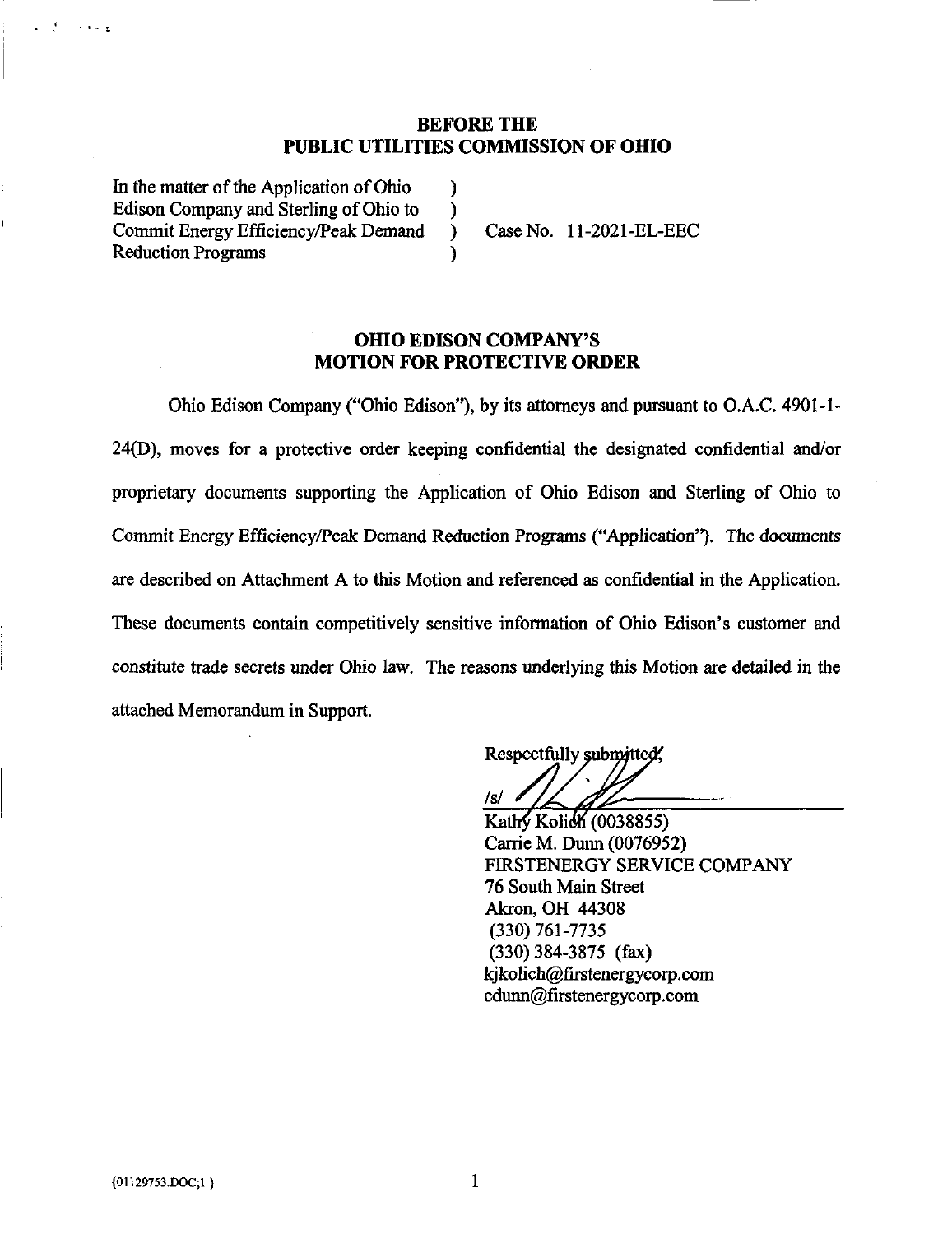James F. Lang (0059668) Kevin P. Shannon (0084095) CALFEE, HALTER & GRISWOLD LLP 1400 KeyBank Center 800 Superior Ave. Cleveland, OH 44114 (216) 622-8200 (216) 241-0816 (fax) [jlang@calfee.com](mailto:jlang@calfee.com)  [kshannon@calfee.com](mailto:kshannon@calfee.com) 

ATTORNEYS FOR OHIO EDISON **COMPANY** 

 $\sim$ 

 $\epsilon$  ,  $\frac{1}{2}$  , and  $\epsilon$  ,  $\frac{1}{2}$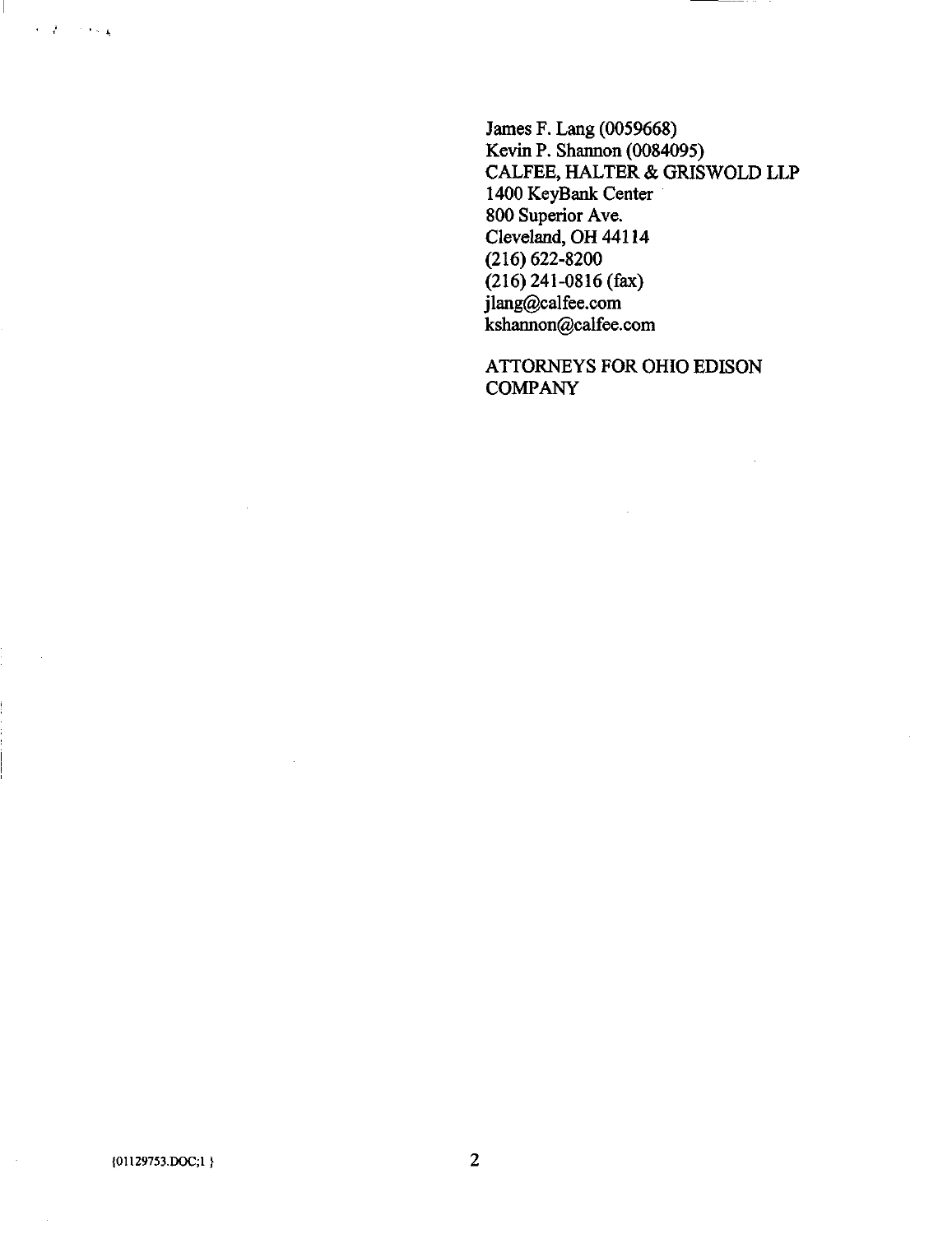## BEFORE THE PUBLIC UTILITIES COMMISSION OF OHIO

In the matter of the Application of Ohio ) Edison Company and Sterling of Ohio to  $\qquad$ ) Commit Energy Efficiency/Peak Demand ) Case No. 11-2021-EL-EEC Reduction Programs )

**CALLER** 

#### MEMORANDUM IN SUPPORT OF MOTION FOR PROTECTIVE ORDER

Ohio Edison Company ("Ohio Edison") requests that the documents designated on Attachment A hereto as confidential and/or proprietary (along with any and all copies, including electronic copies) be protected from public disclosure.' The documents contain confidential information detailing the energy savings realized by Sterling of Ohio (the "Customer") as a result of their energy efficiency projects. The documents also consist of confidential information concerning the Customer's energy usage and diagrams concerning the equipment installed by the Customer. The Customer beheves it will suffer competitive harm if this information is made public and is available to the Customer's competitors.

O.A.C. 4901-1-24(D) provides that the Commission or certain designated employees may issue an order which is necessary to protect the confidentiality of information contained in documents filed with the Commission's Docketing Division to the extent that state or federal law prohibits the release of the information and where non-disclosure of the information is not

 $<sup>1</sup>$  In the Application filed in this docket, Ohio Edison referenced the confidential documents that it seeks protection</sup> of by footnote and explained its intention to file these documents xmder seal with the Commission.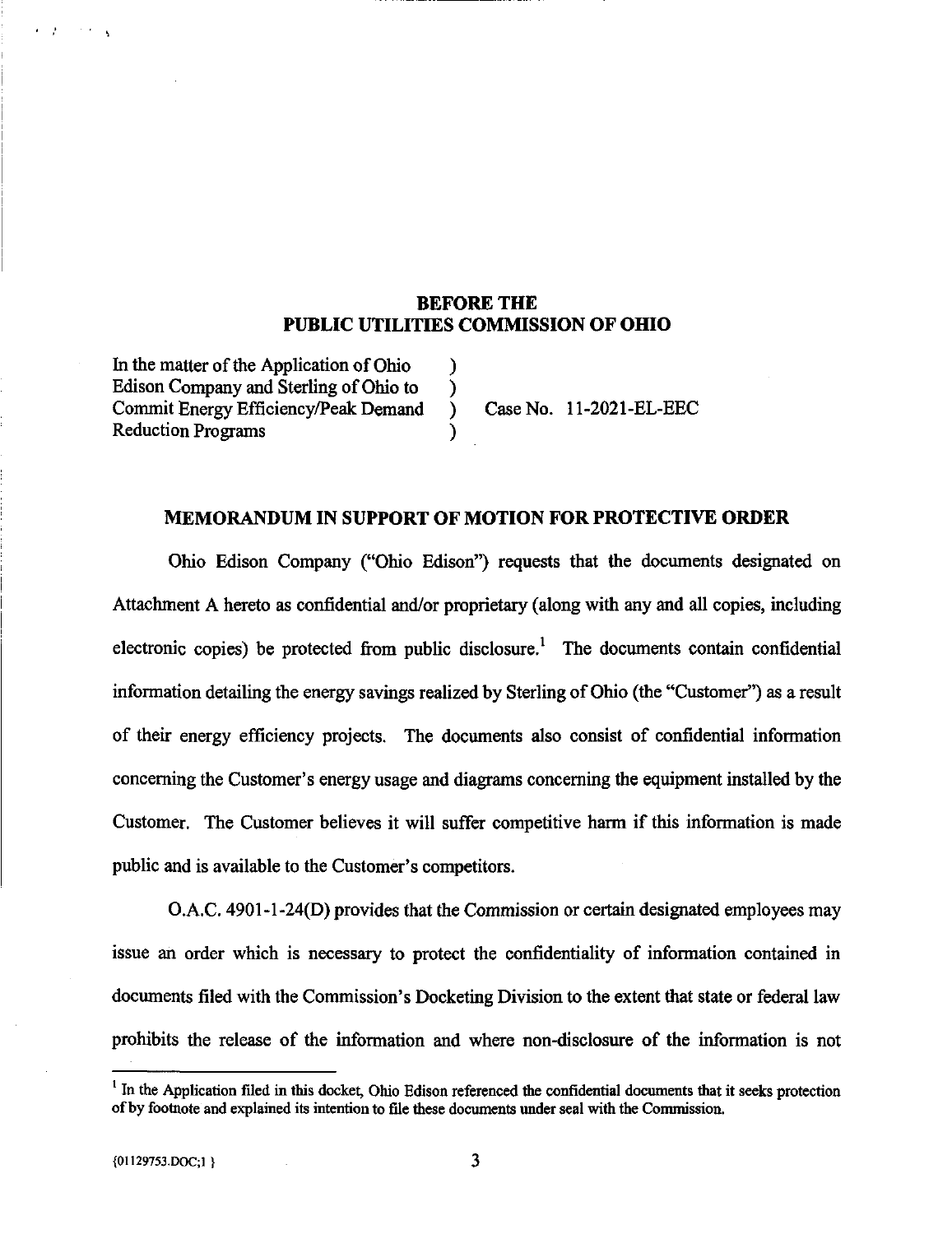inconsistent with the purposes of Title 49 of the Revised Code. As set forth herein, state law prohibits the release of the information which is the subject of this Motion. Moreover, the nondisclosure of the information will not impair the purposes of Title 49. The Commission and its Staff have full access to the information in order to fulfill their statutory obhgations. No purpose of Title 49 would be served by the public disclosure of the information.

The need to protect the designated information from public disclosure is clear, and there is compelling legal authority supporting the requested protective order. While the Commission has often expressed its preference for open proceedings, the Commission also long ago recognized its statutory obligations with regard to trade secrets. See In re General Telephone Co.. Case No. 81-383-TP-AIR (Entry, February 17, 1982) (recognizing necessity of protecting trade secrets). Likewise, the Commission has facilitated the protection of trade secrets in its rules. O.A.C. § 4901-1-24(A)(7).

The definition of a "trade secret" is set forth in the Uniform Trade Secrets Act:

"Trade secret" means information, including the whole or any portion or phase of any scientific or technical information, design, process, procedure, formula, pattern, compilation, program, device, method, technique, or improvement, or any business information or plans, financial information, or listing of names, addresses, or telephone numbers, that satisfies both of the following:

(1) It derives independent economic value, actual or potential, from not being generally known to, and not being readily ascertainable by proper means by, other persons who can obtain economic value from its disclosure or use.

(2) It is the subject of efforts that are reasonable imder the circumstances to maintain its secrecy.

R. C. § 1333.61(D). This definition clearly reflects the state policy favoring the protection of trade secrets such as the information which is the subject of this Motion.

 $\mathbf{r} = \mathbf{r}^T$  ,  $\mathbf{r} = \mathbf{r}$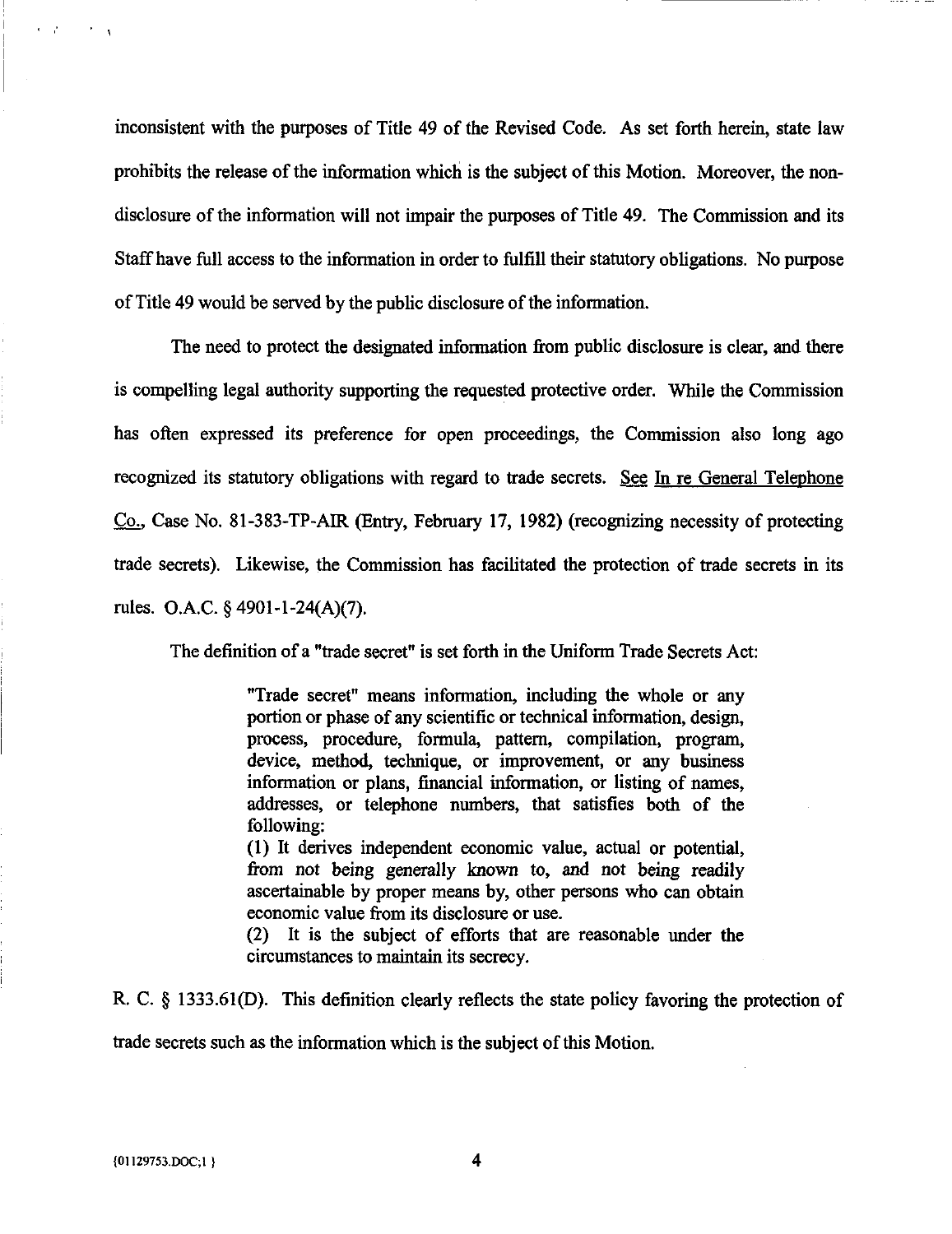The Ohio Supreme Court has held that not only does the Commission have the authority to protect frade secrets like those at issue here, the frade secret statute creates a duty to protect them. Ohio Consumers' Counsel v. Pub. Util. Comm.. 121 Ohio St.3d 362, 2009-Ohio-604 (2009). Indeed, for the Commission to do otherwise would be to negate the protections the Ohio General Assembly has granted to all businesses through the Uniform Trade Secrets Act. This Commission has previously carried out its obligations in this regard in numerous proceedings. See, e.g., Elyria Tel. Co., Case No. 89-965-TP-AEC (Finding and Order, September 21, 1989); Ohio Bell Tel. Co.. Case No. 89-718-TP-ATA (Finding and Order, May 31, 1989); Columbia Gas of Ohio, Inc., Case No. 90-17-GA-GCR (Entry, August 17, 1990).

In 1996, the Ohio General Assembly amended R.C. §§ 4901.12 and 4905.07 in order to facihtate the protection of frade secrets in the Commission's possession. The General Assembly carved out an exception to the general rule in favor of the public disclosure of information filed with the Commission. By referencing R.C. § 149.43, the Commission-specific statutes now incorporate the provision of that statute that excepts from the definition of "public record" records the release of which is prohibited by state or federal law. R.C. § 149.43(A)(1). In turn, state law prohibits the release of information meeting the definition of a frade secret. R.C. §§ 1333.61(D) and 1333.62. The amended statutes also reference the purposes of Title 49 of the Revised Code. The protection of trade secret information from public disclosure is consistent with the purposes of Title 49 because the Commission and its Staff have access to the information; and, in many cases, the parties to a case may have access under an appropriate protective agreement. The protection of frade secret information as requested herein will not impair the Commission's regulatory responsibihties.

 $\mathbf{r} = \mathbf{r}$ 

5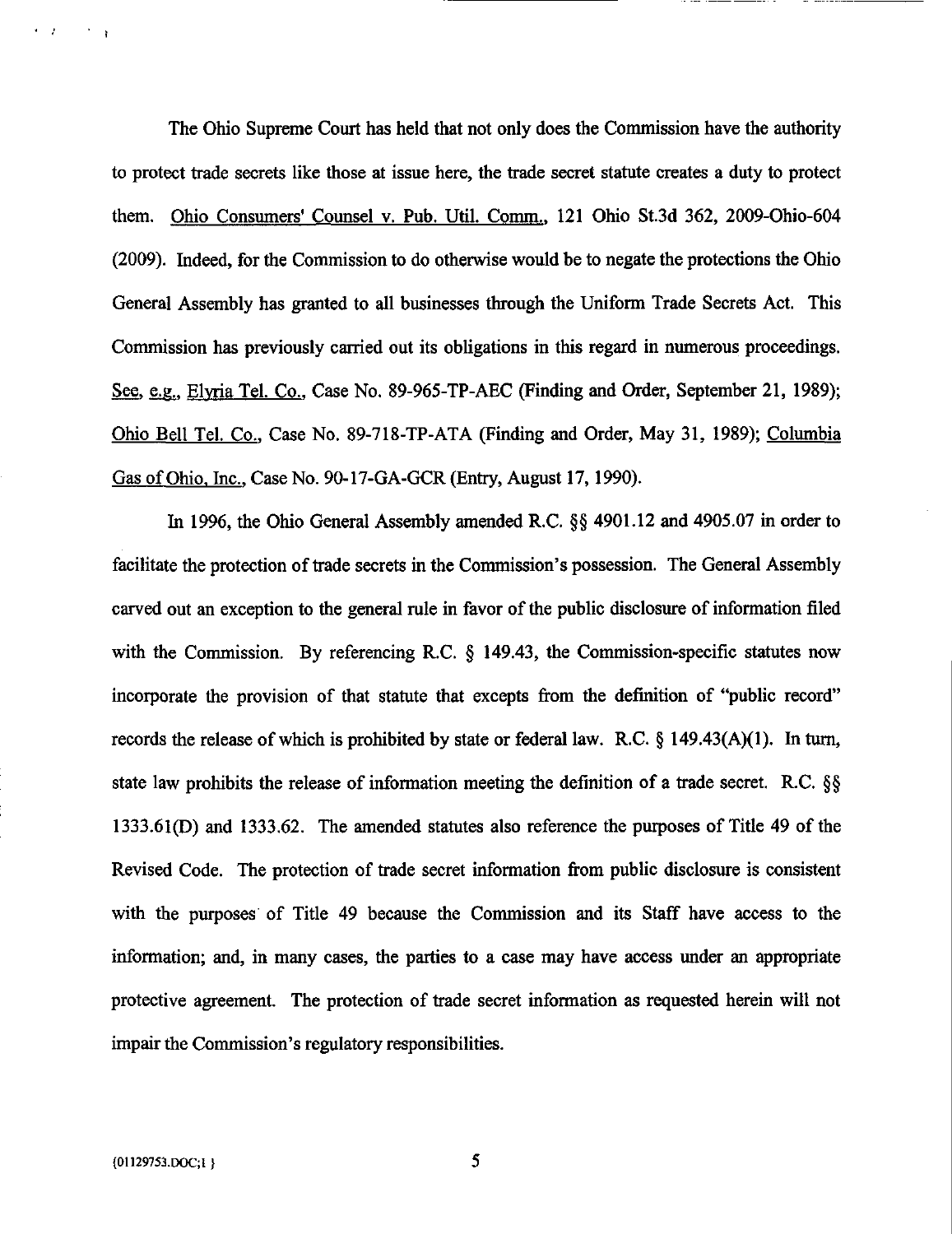Attachment A to this Memorandum in Support lists the documents which have been omitted from the associated filing and further describes why they should be granted protected status. For the foregoing reasons, Ohio Edison Company requests that the designated documents be protected from public disclosure.

Respectfully submitted /s/

Kathy Kolich (0038855) Carrie M. Dunn (0076952) FIRSTENERGY SERVICE COMPANY 76 South Main Sfreet Akron, OH 44308 (330) 761-7735 (330)384-3875 (fax) [kjkolich@firstenergycorp.com](mailto:kjkolich@firstenergycorp.com)  [cdunn@firstenergycorp.com](mailto:cdunn@firstenergycorp.com) 

James F. Lang (0059668) Kevin P. Shannon (0084095) CALFEE, HALTER & GRISWOLD LLP 1400 KeyBank Center 800 Superior Ave. Cleveland, OH 44114 (216) 622-8200 (216) 241-0816 (fax) [jlang@calfee.com](mailto:jlang@calfee.com)  [kshannon@calfee.com](mailto:kshannon@calfee.com) 

ATTORNEYS FOR OHIO EDISON COMPANY

 $\overline{ }$ 

 $\rightarrow$